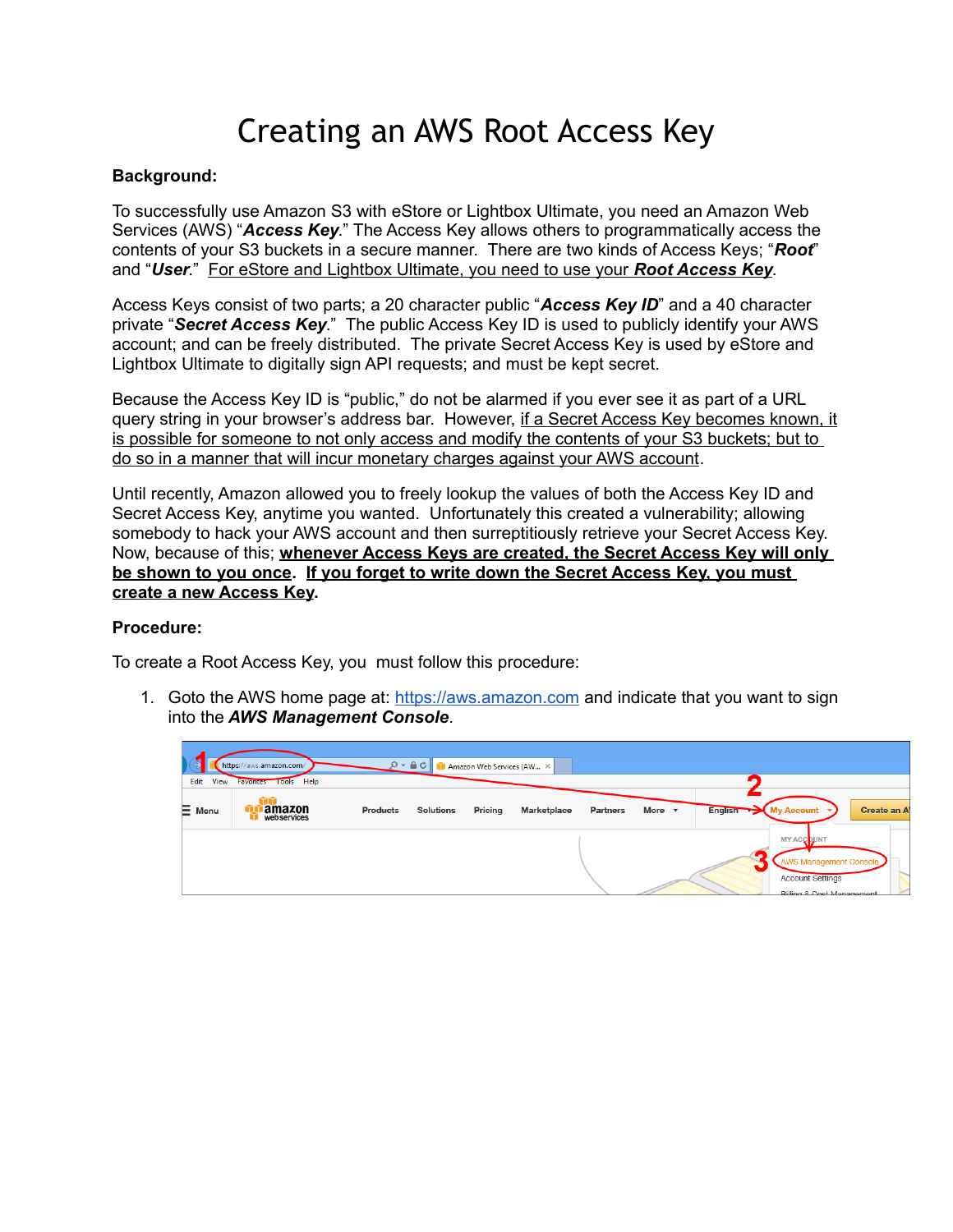2. Now sign into your *AWS account*. You may use your existing Amazon.com email address and password, or create a (new and) separate AWS account. For security reasons, it is recommended that you use an account that is different than your normal Amazon.com account.

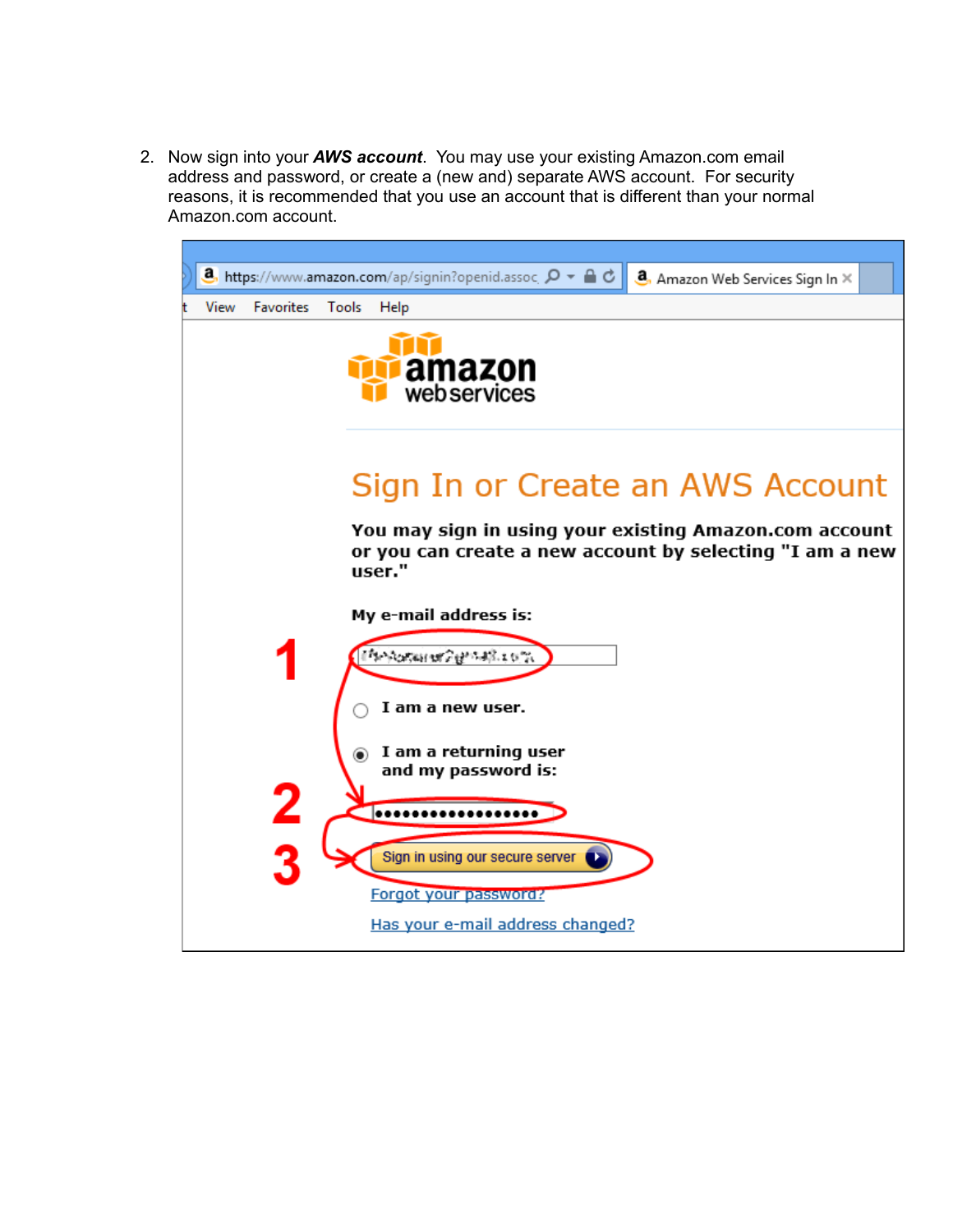

3. When the management console appears, indicate that you want to manage your *Security Credentials*.

4. If a popup warning appears, click the "*Continue to Security Credentials*" button.

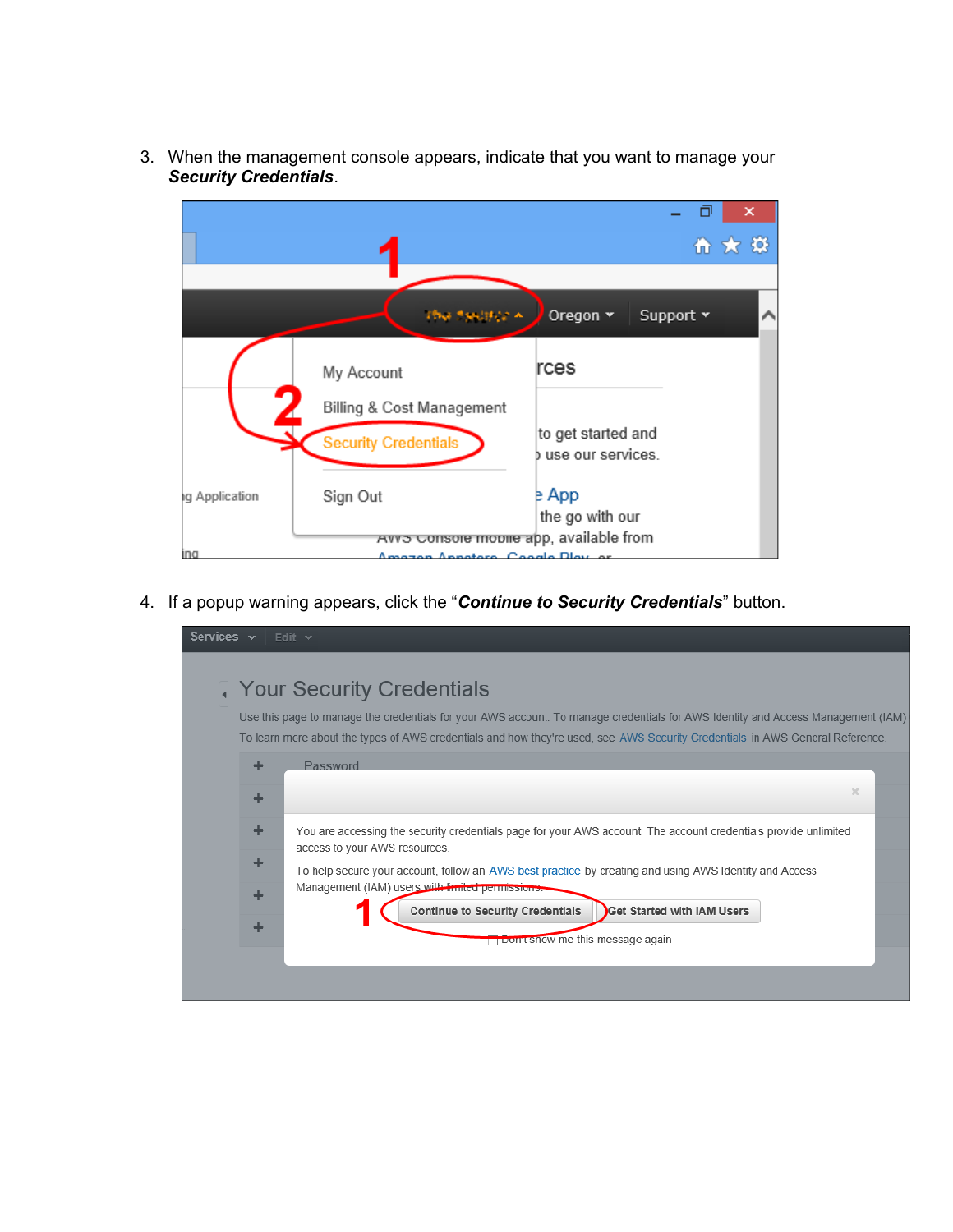5. An expandable list of available types of AWS security credentials will appear. Indicate that you want to manage your (Root) Access Keys.

| Services v | Edit $\vee$ |                                                                                                                                                                                          |
|------------|-------------|------------------------------------------------------------------------------------------------------------------------------------------------------------------------------------------|
|            |             | Your Security Credentials<br>Use this page to manage the credentials for your AWS account. To manage cre<br>To learn more about the types of AWS credentials and how they're used, see A |
|            |             | Password                                                                                                                                                                                 |
|            |             | Multi-Factor Authentication (MFA)                                                                                                                                                        |
|            |             | Access Keys (Access Key ID and Secret Access Key)                                                                                                                                        |
|            |             | <b>CloudFront Key Pairs</b>                                                                                                                                                              |
|            |             | X.509 Certificates                                                                                                                                                                       |
|            |             | <b>Account Identifiers</b>                                                                                                                                                               |
|            |             |                                                                                                                                                                                          |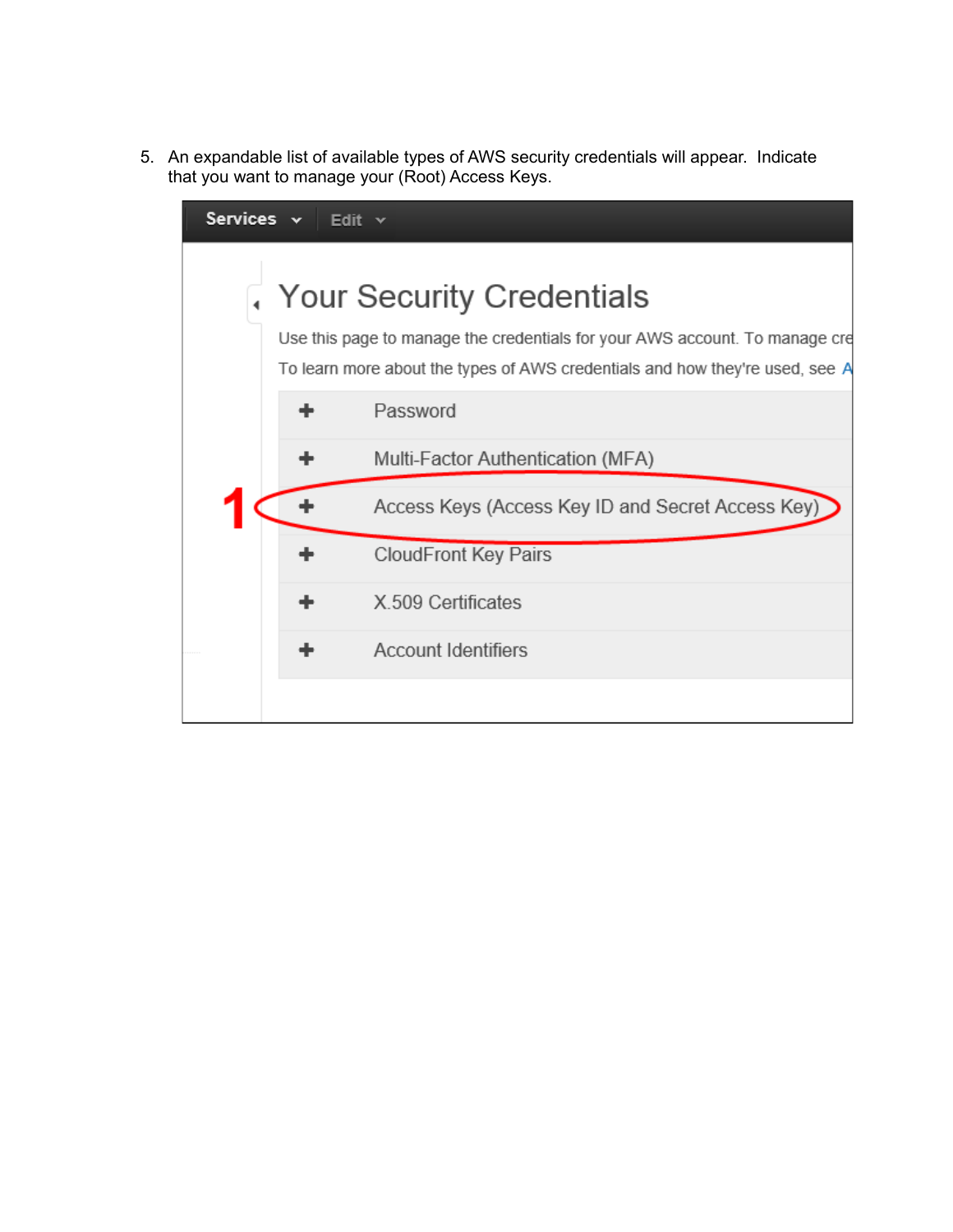6. Access Keys can either be *Active*, *Inactive*, or *Deleted*. An AWS account can have no more than two (2) active or inactive Root Access Keys. If there are more than 2 active or inactive (Root) Access Keys, you will not be allowed to create any new ones; until you first delete an active or inactive Access Key. To create a new (Root) Access Key, click the "*Create New Access Key*" button.



7. A popup will appear, telling you that your (Root) Access Key was successfully created. To see your Access Key ID and Secret Access Key, click the "*Show Access Key*" link.